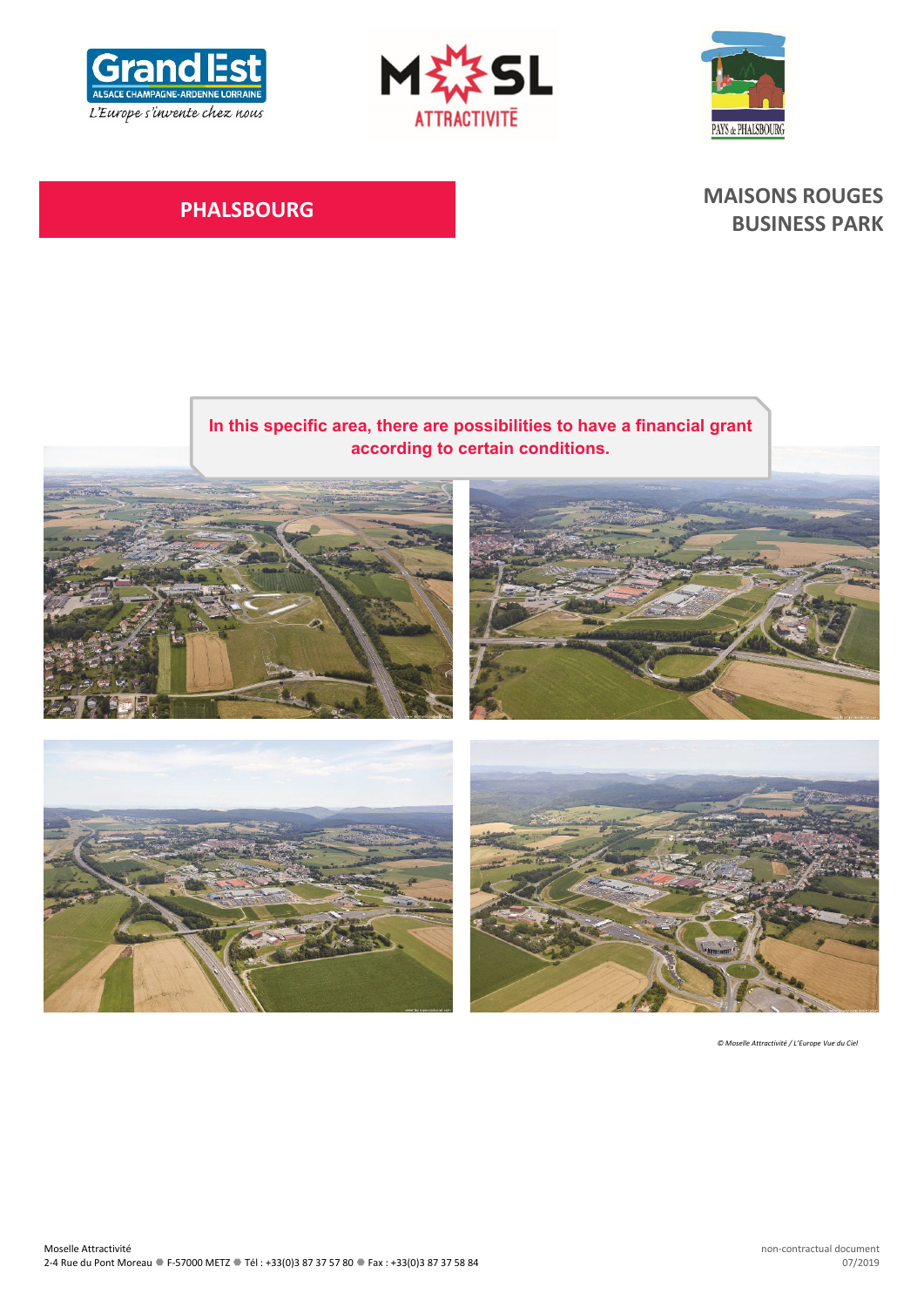# **MAIN BUSINESSES IN THE SECTOR**

| <b>COMPANY NAME</b>          | <b>LOCATION</b> | <b>BUSINESS</b>                 | <b>WORKFORCE</b> |
|------------------------------|-----------------|---------------------------------|------------------|
| FM LOGISTIC - siège social   | Phalsbourg      | Logistic haulage                | 260              |
| <b>BOUCHE TRANSPORT</b>      | Phalsbourg      | Logistic haulage                | 55               |
| <b>BOUCHE LOGISTIC</b>       | Phalsbourg      | Logistic haulage                | 9                |
| ETABLISSEMENTS JUNG ALBERT   | <b>Berling</b>  | Wooden packaging/pallets        | 56               |
| NG CONCEPT                   | Phalsbourg      | <b>Construction Engineering</b> | 53               |
| <b>TRANSPORTS REMY BENTZ</b> | Phalsbourg      | Bus transport services          | 42               |
| <b>EST RESEAUX</b>           | Phalsbourg      | Public works                    | 40               |
| <b>KUCHLY</b>                | Hérange         | Special transports.             | 125              |